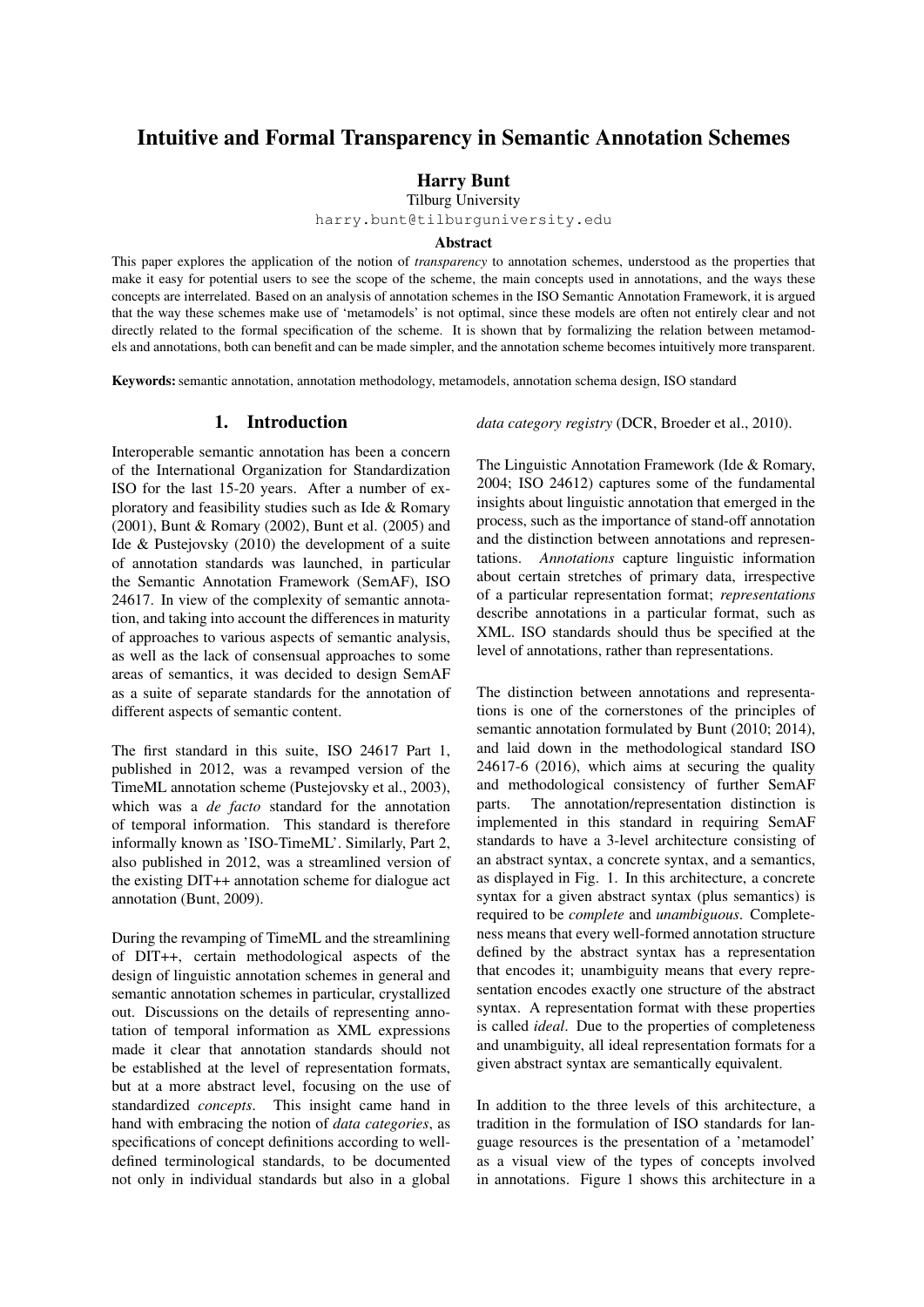

Figure 1: Architecture of SemAF standards.

schematic fashion, with two alternative representation formats specified by two different concrete syntax specifications.

Metamodels have often played an important role in developing SemAF parts, in making the scope of an annotation scheme explicit, and indicating its main concepts to be used in annotations, and their interrelations. From a methodological point of view, a question that remains, however, is what exactly is the status of the metamodel. Figure 1 shows the metamodel as somewhat hanging loose, not really connected with the ingredients of the formal specification of an annotation scheme. Is it just an easily interpretable pretty picture?

The paper proposes an answer to this question. It does so by showing that there can be a tight connection between a metamodel and actual annotations, and that such a coupling makes the annotation scheme intuitively transparant for its users. This notion of transparency is given a formal basis by defining a relation of 'instantiation' between metamodels and annotations. The simplicity of this relation largely determines the transparency of the annotation scheme. Formal transparency as the basis of intuitive transparency. This will be illustrated by several SemAF metamodels and in particular by showing how the aim of transparency helps to simplify both the metamodel and the annotations in the standard under development for quantification phenomena.

This paper is organised as follows. Section 2 discusses the development of annotation schemes in the ISO Semantic Annotation Framework and the role of metamodels in the process. Section 3 discusses the notion of transparency applied to metamodels. Section 4 develops the idea that annotations can be viewed as instances of a metamodel, formalizing the notion of a metamodel as a graphical structure and showing how XML annotations can be mapped to that format. The metamodel and annotations of QuantML (ISO WD 24617-12) are used to illustrate this. Section 5 discusses the advantages



Figure 2: CASCADES development process.

of treating annotations as instances of a metamodel, and concludes by considering the methodological consequences of this idea.

### 2. Metamodels in SemAF

#### 2.1. The CASCADES development process

For the development of the individual SemAF parts, a process methodology has been developed called CASCADES (Conceptual analysis, Abstract syntax, Semantics, and Concrete syntax for Annotation DESign) (Bunt, 2015) which has been included in the methodological standard ISO 24617 Part 6, Principles. Figure 2 shows the steps in this process, starting with a conceptual analysis phase and ending in the specification of a concrete syntax.

The CASCADES model derives its usefulness in the first place from enabling a systematic design process, in which due attention is given to the conceptual and semantic choices on which more superficial decisions such as the choice of particular XML attributes and values should be based. Second, the model provides methodological support by means of procedures for how to make the step from one level of decisionmaking to the next, in particular for (1) how to construct an abstract syntax given a metamodel (step 1 in Fig. 2); (2) how to define a formal semantics for a given abstract syntax (step 2); and (3) how to map an abstract syntax to an XML-based concrete syntax.

Realistic design processes require feedback loops. Figure 2 shows three such loops. First, the specification of an abstract syntax is a way to formalise the conceptual analysis in the initial stage of the process. This formalisation may very well clarify or alter some aspects of the initial analysis; CASCADES step 6 is for feeding the results of the formalisation back into the conceptual analysis. Second, the specification of a concrete syntax, defining a specific representation format, may by virtue of its concreteness motivate adaptations in the underlying abstract syntax; step 4 is for this feedback in the design process. Third, since the definition of a semantics for an abstract syntax is the best way to find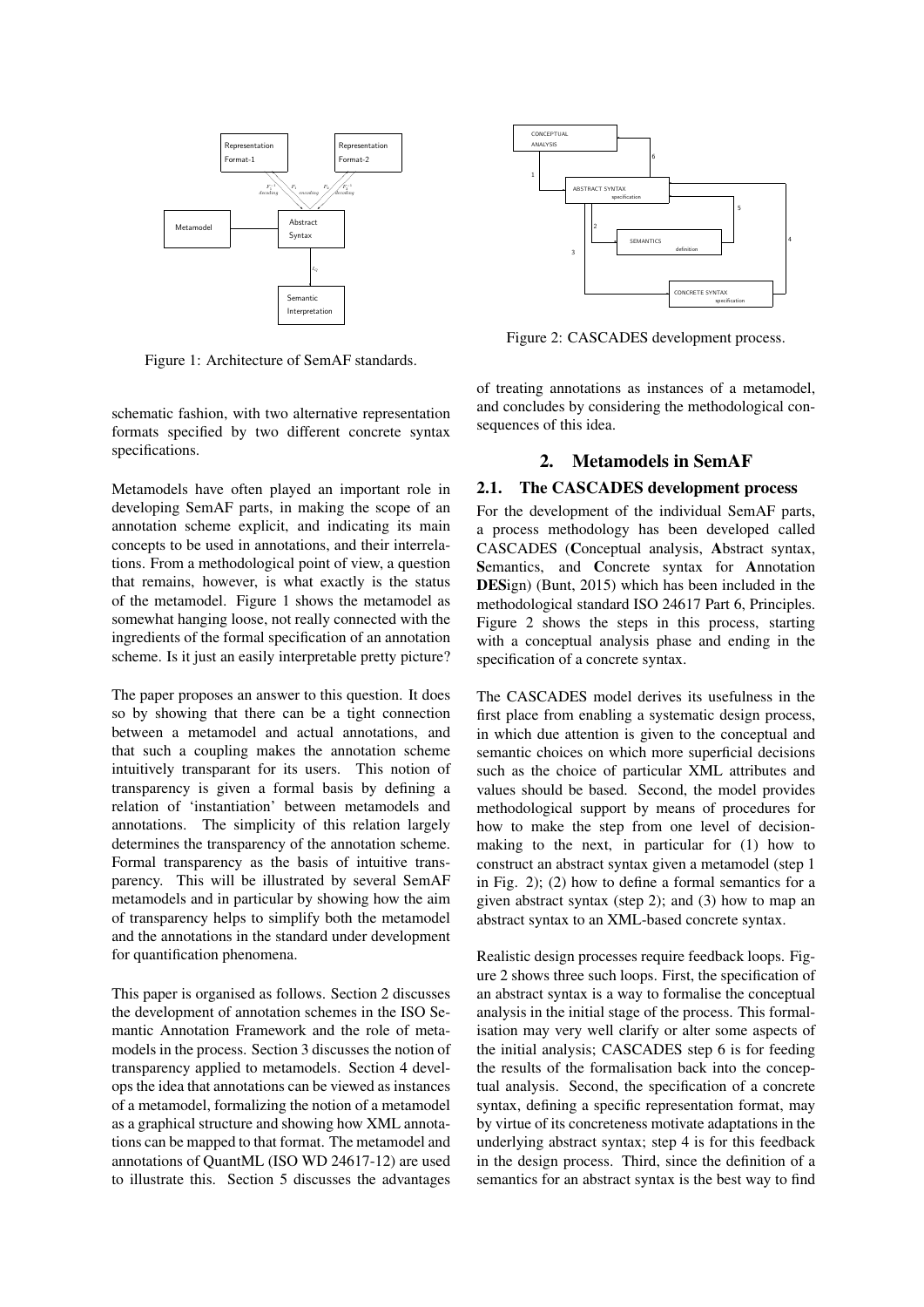inadequacies in the latter, this may be fed back into the abstract syntax specification (step 5). And finally, the latter two feedback loops may well be combined: if the feedback in step 4 has resulted in a revised specification of the abstract syntax, them this will require adaptations to be made in the semantics (step 2), which may be fed back again into the abstract syntax specification (step 5). This cycle  $\langle 2; 5 \rangle$  may be repeated until the abstract syntax and its semantics are satisfactory and stable, at which point the annotation language is considered to be semantically adequate. The concrete syntax should now be adapted to this abstract syntax (step 3) - which in turn may have consequences that should be fed back (step 4). In fact, the 'outer cycle'  $\langle 3; 4 \rangle$ does not make much sense to perform if not combined with the 'inner cycle'  $\langle 2; 5 \rangle$ , resulting together in the feedback loop [\(1\)](#page-2-0):

<span id="page-2-0"></span>(1)  $\langle 4; \langle 2; 5 \rangle^*; 3 \rangle^*$ 

This feedback loop is particularly important not only for systematically developing a consistent design, starting from scratch with of conceptual analysis, but also for being applied to a pre-existing representation format, in order to detect semantic deficiencies, or to develop an annotation language that better meets the requirements of the ISO Linguistic Annotation Framework and the requirements of semantic adequacy.

#### 3. Transparency in Metamodels

An annotation scheme is intuitively more transparent if presented with a metamodel that is conceptually clear and informative. Conceptual clarity can be achieved by using a relatively small number of well-defined concepts. In several SemAF documents, such as ISO 24617-2 and ISO WD 24617-12, a metamodel is presented together with a discussion of basic concepts in order to support this aspect of the model's clarity. Informativeness means that the metamodel gives a good indication of the concepts that make up annotations according to this scheme.

Figure 3, for example, shows the metamodel for reference annotation in ISO 24617-9 (2019). This metamodel indicates that (1) referring expressions are anchored to segments in the primary data; (2) such expressions refer to entities that play a role in a discourse ('discourse entities'); and (3) that two kinds of relations are distinguished: relations between referring expressions ('lexical relations', like synonymy) and relations between discourse entities ('objectal relations', like identity).

Its simplicity makes this metamodel exemplary in its clarity, but it is not very informative: it hardly provides any information about the concepts that go into annotations according to this annotation scheme. Moreover, a critical look at the metamodel raises various questions: What is the significance of the frame around the top



Figure 3: Metamodel for coreference annotation (ISO 24617-9).

four boxes? What do the arrows from objectal relations and lexical relations to discourse entities and referring expressions signify? Do the arrows from referring eXpressions to discourse entities and communicative segments have the same significance? Altogether, this metamodel does not contribute much to making the Reference Annotation Schema (ISO 24617-9) transparent to its users.

Figure 4 shows the metamodel underlying QuantML annotations, as proposed in ISO WD 24617-12, i.e. Part 12 of the SemAF suite, which is currently under development. Arrows with multiple heads indicate the possibility of multiple linking (like for the participation in events) or an attribute having multiple values (like for the reference domain of a quantification being defined by a source domain and multiple modifiers). This metamodel contains all and only those concepts of which instances may occur in QuantML annotations. In the next section, we formalize the relation between this metamodel and the annotations that it supports.

#### 4. Annotations as Metamodel Instances

This section explores the idea that annotations can be regarded as instances of the metamodel. This idea is based on the observation that a metamodel provides information about relevant combinations of concepts. For example, the QuantML metamodel in Fig. 4 says that a set of participants may be involved in a set of events in a variety of ways, characterized by five concepts: distributivity, semantic role, event scope, polarity, and exhaustiveness. The annotation of a given item of primary data, such as the sentence *"Only three of the fifty-two students protested"* will for example say that there is a participant set of three students, taken from the reference domain consisting of 52 students, individually involved as Agents, with positive polarity, and exhaustively (none of the other students protested). The annotation thus combines instances of the concepts in the metamodel. The annotation of this sentence represented in QuantML/XML format is shown in [\(7\)](#page-4-0) below. This representation has a straightforward mapping to a graphical representation in terms of com-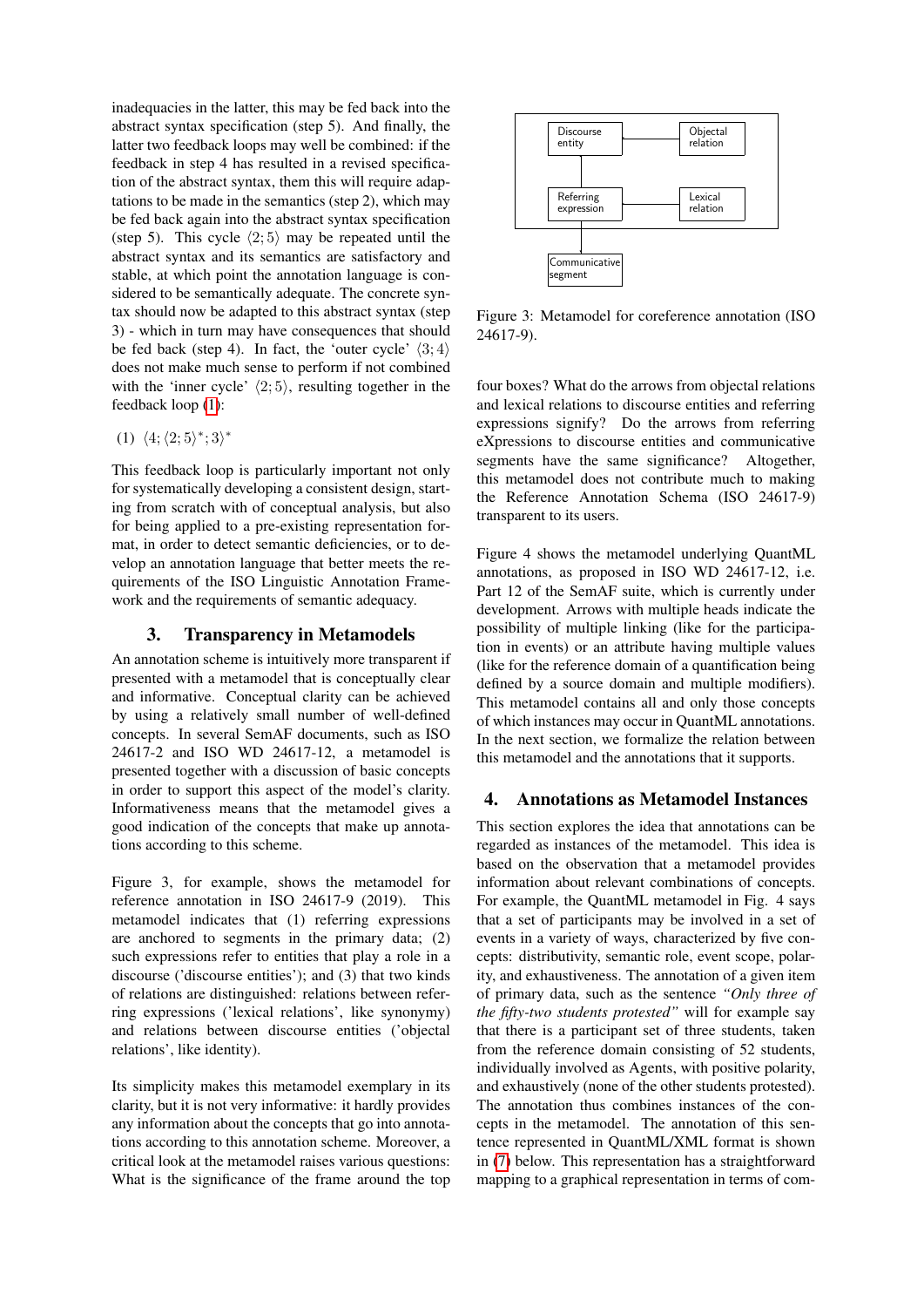

Figure 4: Metamodel for quantification annotation (ISO WD 24617-12:2021)

ponents of the metamodel. Boxed entities in the latter representation correspond to XML elements, and strings associated with boxes correspond to (string) values of attributes within such elements; arrows from boxes to boxes indicate attributes with structured values. Double-headed arrows indicate the possible multiplicity of relata (such as multiple sets of participants involved in certain events) To further explore the formal relation between metamodels and annotations, we first formalize the graphical representation of metamodels used in Fig. 4 and subsequently introduce the notion of 'instance' of such a graph.

#### 4.1. Metamodels as M-Graphs

First, inspecting the metamodel shown in Fig. 4, we note that there are four types of ingredients:

- (2) Metamodel ingredients:
	- 1. boxes containing structured concepts (such as participant sets and reference domains), source domains. Some of these are linked to markables, others are not;
	- 2. boxes containing unstructured objects (such as size, involvement, and repetitiveness; these are not linked to markables);
	- 3. structured labeled relations (such as participation, scoping);
	- 4. unlabeled arrows emanating from boxes of type 1 and connecting these to boxes of type 2.

These types of ingredients can be formally defined as follows:

- (3) 1. An M-Box is a quadruple  $\langle$  markable, element type, simple concept list, complex concept list  $\mathcal{E}$ .
	- 2. A simple concept list is a list of concepts of which the instances are unstructured entities.
	- 3. A complex concept list is a list of concepts of which the instances are structured entities (represented by M-Boxes that are pointed to).
	- 4. An M-link is a triple  $(M-Box, M-label, M-<sub>-</sub>)$  $Box$ ).
	- 5. An M-label is a triple  $\langle$ label-name, simple concept list.

A Metamodel Graph (M-Graph) is a collection of Mboxes and M-links. Metamodels of the form of Fig. 4 can be formalized as M-graphs using the following mapping relation.

- <span id="page-3-0"></span>(5) Mapping metamodel diagrams to M-Graphs:
	- 1. Boxes containing structured concepts are mapped to M-Boxes.
	- 2. Boxes containing unstructured objects are mapped to elements in the simple concept list of the M-Box at the tail of the arrow to such boxes.
	- 3. Structured labeled relations are mapped to M-links with the same label name.
	- 4. Unlabeled arrows connecting two boxes with structured concepts are mapped to elements in the complex concept list of the M-Box at the tail.

Using these formal definitions and mappings to M-Graphs, the QuantML metamodel can be formally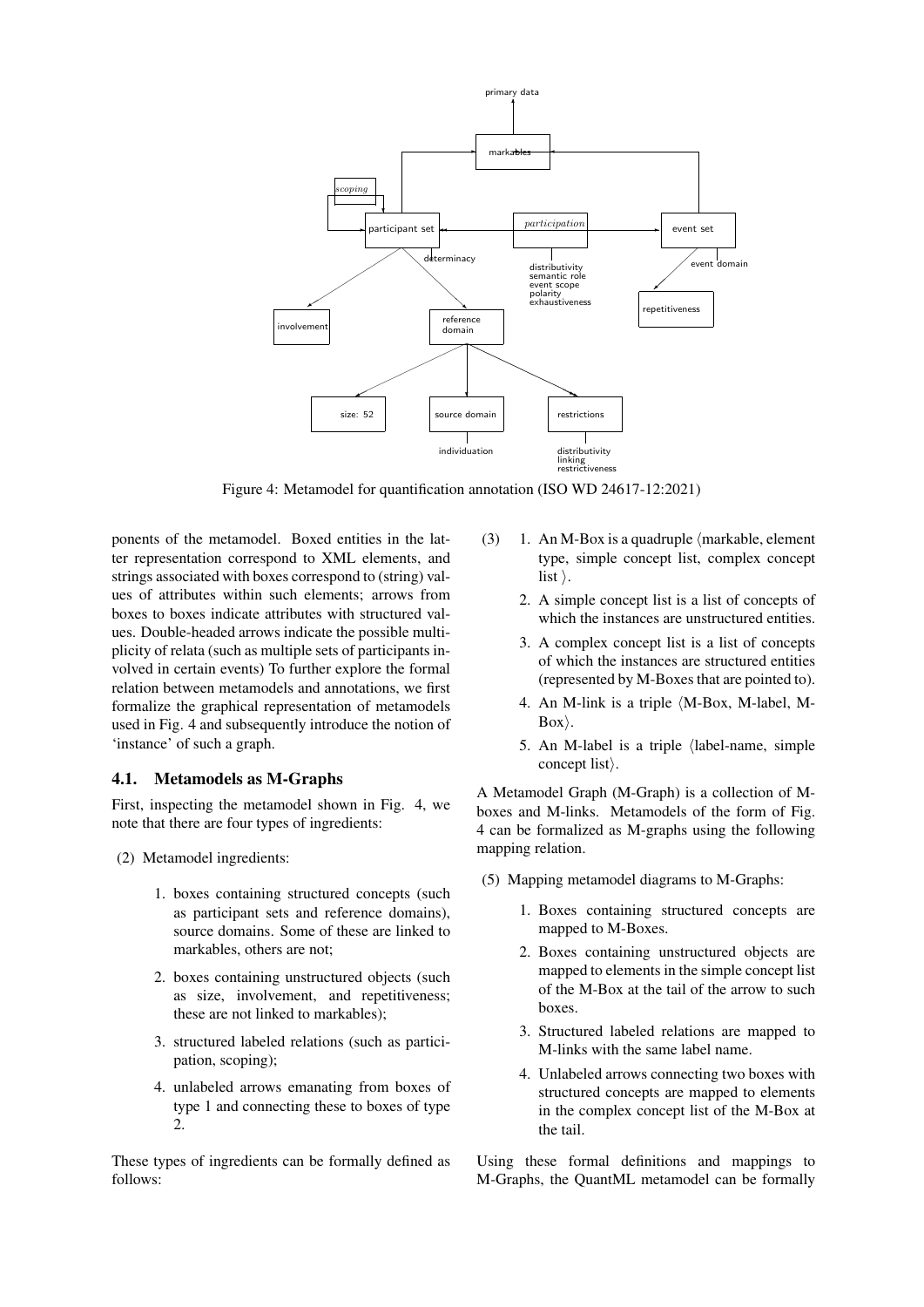#### (4) QuantML metamodel as M-graph:

- $M_{QuantML}$  =
- $\{ \langle \text{markable}, \text{event set}, \text{frepetitiveness}, \text{event domain} \rangle,$ 
	- $\langle$ markable, participant set, [determinacy, involvement, reference domain] $\rangle$ ,
	- $\langle$ markable, reference domain, [size, source domain, restrictions] $\rangle$ ,
	- $\langle$ markable, source domain, [individuation] $\rangle$ ,
	- $\langle \langle$  markable, event set, [repetitiveness, event domain]),
		- $\langle$  participation, [distributivity, semantic role, event scope, polarity, exhaustiveness] $\rangle$ ,  $\langle$ markable, participant set, [determinacy, involvement, reference domain] $\rangle$ ,
	- $\langle \langle$ markable, participant set, [determinacy, involvement, reference domain]),  $\langle$ scoping, [argument scope] $\rangle$ ,
		- $\langle$ markable, participant set, [determinacy, involvement, reference domain] $\rangle$ }

specified as the M-Graph in [\(9\)](#page-5-0).

It may be noted that the status of the ingredients in the QuantML metamodel is in some cases not entirely clear. Concepts like determinacy, polarity, and exhaustiveness are clearly unstructured, but for concepts like involvement, markables, and size it isn't obvious whether they are structured or unstructured. The 'restrictions' concept is clearly one with internal structure, so why does the metamodel not say anything about that? Why are some boxes with structured concepts linked to markables, others not? The formalization of metamodels as M-Graphs helps to make these issues explicit and resolve them. It may be noted here that by identifying M-Boxes with diagram boxes containing structured concepts, as in [\(5\)](#page-3-0), every box in this diagram should either be linked to a markable or should contain an unstructured concept. This is not the case: the boxes 'source domain' and 'restrictions' contain structured objects but are not linked to markables. Moreover, the concepts of 'involvement', 'size', and 'repetitiveness' are in fact structured, which is not indicated in the metamodel, and which requires them to also be linked to markables. We will return to these issues below.

### 4.2. MI-Graphs

Just as metamodels, represented graphically in terms of boxes connected by labelled and unlabelled arrows, can be formalized as M-Graphs, similarly annotations can be represented graphically in much the same way, which can be formalized as 'instances' of M-Graphs. Such instances are called 'MI-Graphs', and are formally defined as follows.

A Model Instantiation Graph (MI-Graph) is a collection of nodes connected by labeled structured edges, called MI-links, and labeled unstructured edges. Nodes have the form of boxes, called MI-boxes, which consist of a name (like 'participant set'), a markable, a list of attribute-value pairs, and zero or more directed edges labeled by attribute names (like 'size' and 'domain') which point to other boxes. Formally, an MI-Graph is a collection of MI-boxes and MI-links such that all MI- boxes are linked to one or more other MI-boxes, and all MI-links connect two MI-boxes. The following definitions formalize the notions of MI-box and MI-link.

- (6) Definition. An MI-Graph is an instance of an M-Graph, i.e.:
	- An MI-Box is a quadruple  $\langle m, e, AV, AMI \rangle$ , where m is a markable, e is an element type of the M-Graph (such as 'event set'), AV is a list of instances of unstructured concepts, and AM is a list of instances of structured concepts, labeled with names of attributes that have structured values.
	- An MI-label is a pair  $\langle$ label-name, AV $\rangle$ , with AV as above.
	- An MI-link is a triple  $\langle$ MI-Box, MI-label,  $MI-Box\rangle.$

### 4.3. Annotations as MI-Graphs

Example [\(7\)](#page-4-0) shows the QuantML annotation of "Only three of the fifty-two students protested" in XML.

#### <span id="page-4-0"></span>(7) Primary data:

```
"Only three of the fifty-two students protested."
Segmentation:
ml = three of the fifty-two students, m2 = the fifty-two
students, m3 = students, m4 = protested.
Annotation in QuantML/XML:
<event xml:id="e1" target="#m4" pred="protest"
<entity xml:id="x1" target="#m1" domain="#x2"
 involvement="#n1" determinacy="indet" size=
"52"/>
<refDomain xml:id="x2" target="#m2" source="#x3"
 restrs=""/>
<sourceDomain xml:id="x3" target="m3"
 individuation="count" pred="student"/>
<numPred xml:id="n1" numRel="equal" num="3"/>
<event xml:id="e1" target="m4" pred="protest"/>
<participation event="e1" participant="x1"
 semRole="agent" distr="individual" eventScope=
"narrow" exhaustiveness= "exhaustive" polarity=
"positive"/>
```
The corresponding MI-Graph is not easily obtained from this representation, since the latter includes the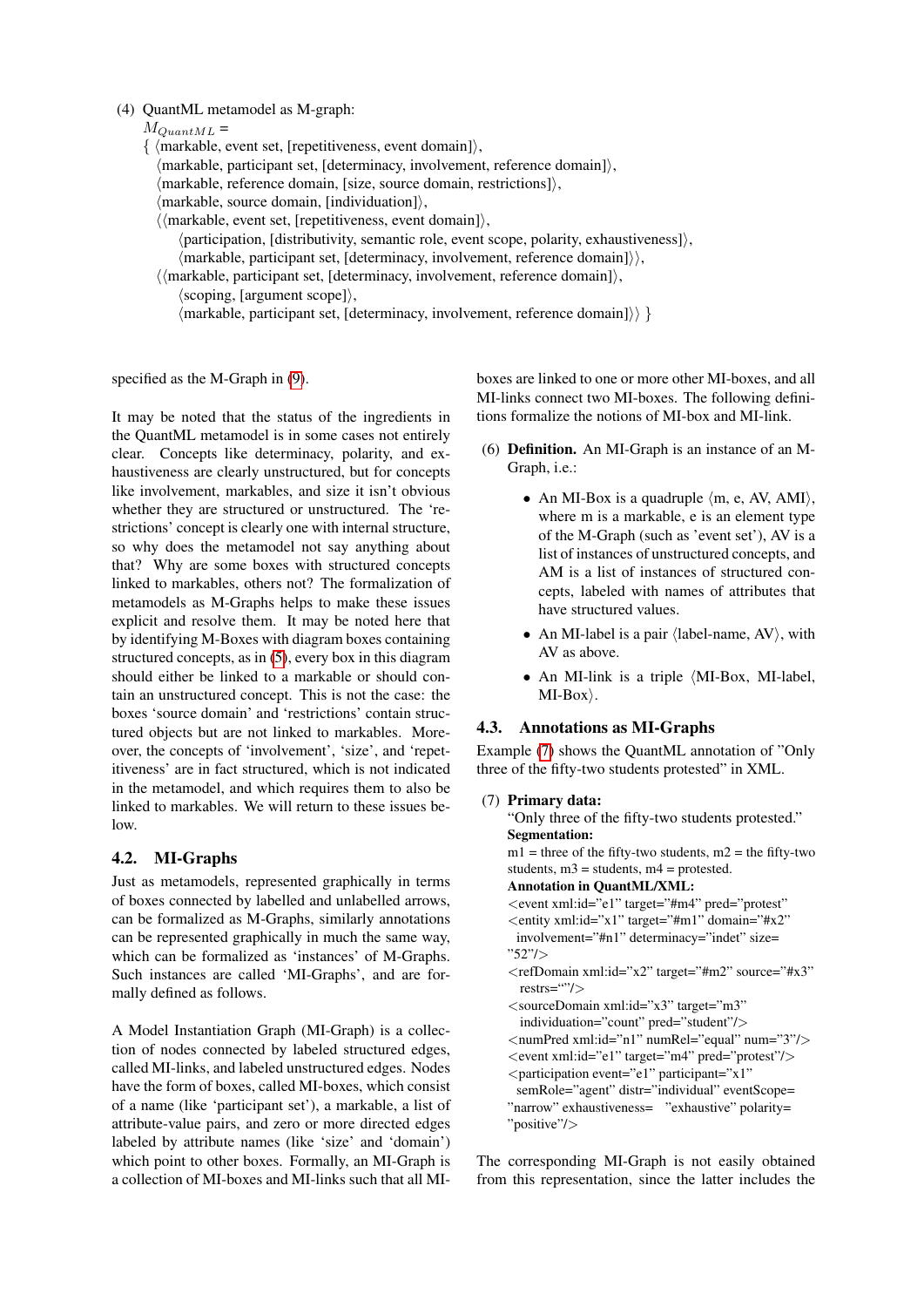specification of the reference domain size as a property of the participant set, whereas in the metamodel it is a property of the reference domain. This suggests a lack of transparency in the annotation scheme. To remedy this, the simplest solution is to move the @size attribute from <event> elements (corresponding to participant sets) to <refDomain> elements.

The XML representation can be converted into an MI-Graph by applying the function  $F_{XG}$ , defined in [\(8\)](#page-5-1). This function takes a QuantML/XML annotation structure  $A_X$  as a parameter and converts its constituent XML elements into MI-Boxes and MI-Links.

- <span id="page-5-1"></span>(8) 1.  $F_{XG}(A_X, \text{~centity } xml:id='x" \text{~target='#m"})$ involvement="#xi" domain="#y" determin $acy="d"/\rangle =$  $\langle m, \text{ participant set}, \lceil \langle d' \rangle \rceil, \lceil \langle \text{involvement}, \rceil \rangle$  $F_{XG}(A_X,\#xi)\rangle$ , (domain,  $F_{XG}(A_X,\#y)\rangle\rangle$ 
	- 2. For any identifier of the form  $\#z$ ,  $F_{XG}(A_X)$ ,  $#z$ ) = the result of applying  $F_{XG}$  to the  $A_X$ element with xml:id="z".
	- 3. For any constant c,  $F_{XG}(A_X, c) = c$ .
	- 4.  $F_{XG}(A_X, \text{$ pred="P" rep="#r" $\left| \right\rangle$ ) =  $\langle m,$  event set,  $[\langle F_{XG}(A_{X}, H_{\text{r}})\rangle, \langle \text{domain},$  $F_{XG}(A_X, P))\}\rangle$
	- 5.  $F_{XG}(A_X, \leq)$  participation event="#e" participant="#x" semRole=A distr="individual" exhaustiveness="exhaustive" polarity=  $"positive"$  =  $\langle F_{XG}(A_X, \text{He}), \rangle$  (participation,  $[F_{XG}(A_X, \text{He})]$ A), individual, exhaustive, positive] $\rangle$ ,  $F_{XG}(A_X, \#X)$
	- 6.  $F_{XG}(A_X, \ldots)$  < numPred xml:id="n" target="#m" numRel="R" num="#k"/>) =  $\langle m, \quad \text{numPred}, \quad [\langle F_{XG}(A_X, \mathbf{R}) \rangle, \quad \langle \text{nu}, \rangle$  $F_{XG}(A_X,\#k)\rangle$ ])
	- 7. And so on.

Similarly, the inverse function  $F_{GX}$  converts an MI-Graph into a QuantML/XML annotation structure.

The MI-Graph corresponding to the QuantML/XML representation in (7) is shown in (9), in which the annotations of involvement (participant set size "three") and reference domain size ("fifty-two") have for the sake of readability been simplified to numbers.

- <span id="page-5-0"></span>(9) Annotation (8) as MI-graph:
	- $\{ \langle m4, event set, [protest] \rangle,$ 
		- $\langle$ m1, participant set, [indeterminate, 3, 52],  $\lceil$  (domain,  $F_{XG}(\#x2)\rceil$ ),
		- $\langle$ m2, reference domain, [], [source domain,  $F_{XG}(\#x3)\},$
	- $\langle$ m3, source domain, [count, student] $\rangle$ ,
	- $\langle \langle m4,$  event set, [protest] $\rangle$ ,

 $\langle$  participation, [individual, agent, narrow, positive, exhaustive] $\rangle$ ,  $\langle$ m1, participant set, [indeterminate, 3, 52],  $\lceil$  (domain,  $F_{XG}(\#x2)\rceil$ ),  $\langle \text{scoping}, \text{[argument scope]} \rangle \}$ 

After applying the recursively embedded calls to  $F_{XG}$ , and using the visualization meethod of M-Graphs that is behind the diagram in Fig. 4 the MI-Graph in [\(7\)](#page-4-0) can be rendered graphically as shown in Fig. 5. Comparing this representation with the metamodel in Fig. 4, we can see clearly that the QuantML metamodel is optimally 'transparent' in the sense of giving users of the annotation scheme an immediate impression of the annotations that the scheme supports. The relative simplicity of the graphical representation as a metamodel instantiation graph is rather surprising, given the complexity of quantification phenomena in natural language. The graphical representations of annotations can also be viewed as better human-readable than the XML-representations. As the conversion function  $F_XG$  makes explicit, XML expressions can be automatically converted to this graphical format, which opens a possibility for easy inspection of QuantML annotations.

#### 5. Discussion and Conclusions

<span id="page-5-3"></span>The formalization of metamodels as M-Graphs, and the notion of instantiating an M-Graph to represent annotations, is useful for defining metamodels with greater precision and to see that a metamodel is an abstraction of individual annotations. In that sense, the metamodel is maximally informative, and maximally transparent. While formalizing the informal box-and-arrow representation of the QuantML metamodel as an M-Graph, we encountered several issues that the metamodel did not address properly.

First, as noted in section 4.1, every non-relational box is intended to correspond to a structured concept, char-acterized by a number of features.<sup>[1](#page-5-2)</sup> The fact that some of these concepts are linked to a markable while others are not, suggests that some of them are expressed in the primary data while others are not. This is not really the case: involvement, size, source domain, domain restrictions, and repetitiveness are all expressed in the data. Specifications of size and repetitiveness are possibly complex quantitative predicates, like *slightly more than 12 ounces*, *between 40 and 45*; involvement specification can also use such predicates, as well as vague predicates like *not much, just a few, quite a lot* and proportional indications like *nearly all, by*

<span id="page-5-2"></span><sup>&</sup>lt;sup>1</sup>In terms of the QuantML abstract syntax, not considered in this paper, every non-relational box corresponds to a socalled 'entity structure' and every relational box to a 'link structure'. Entity structures by definition contain semantic information about a stretch of primary data, and are thus always linked to a markable,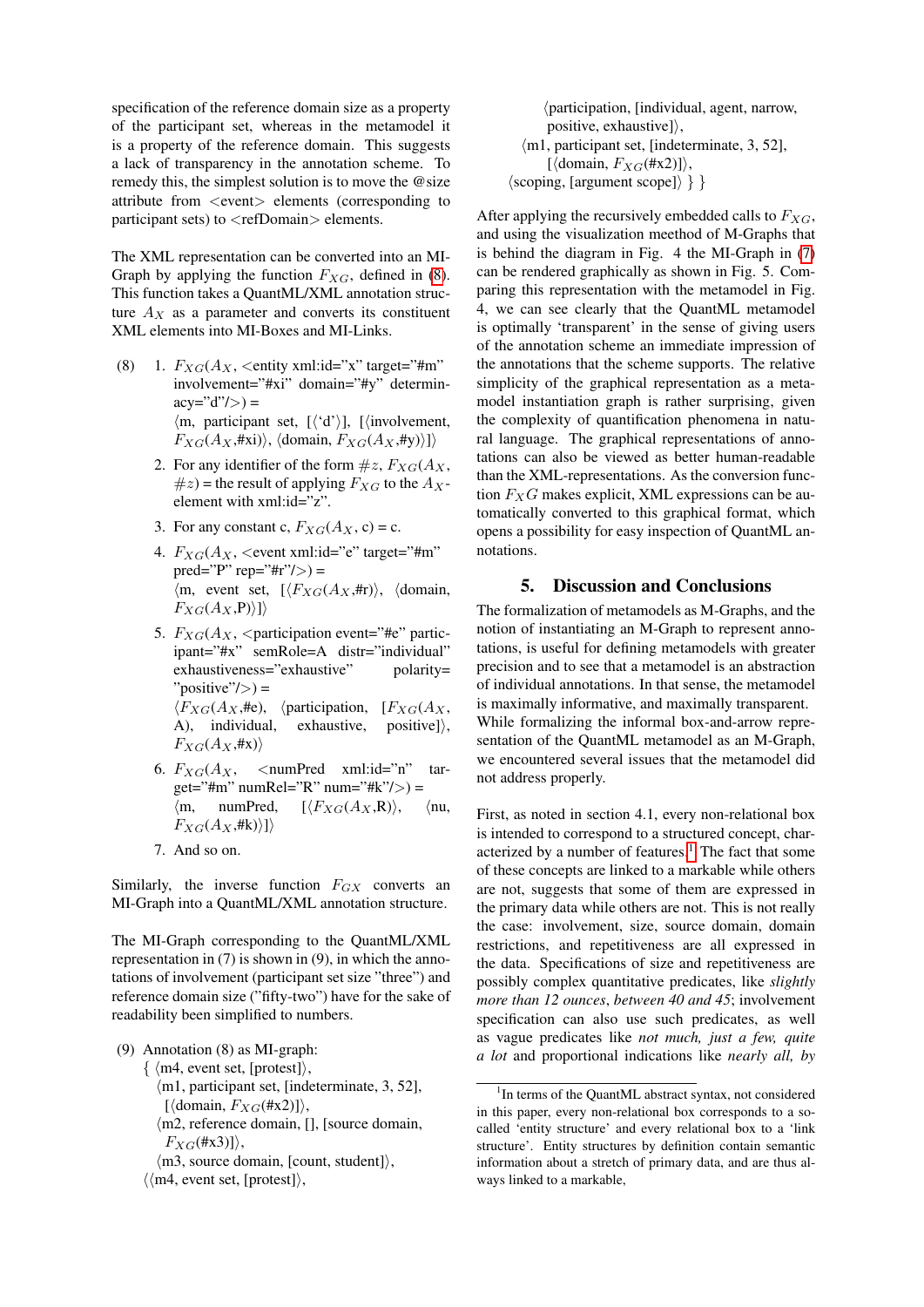

Figure 5: QuantML annotation as instantiation of the metamodel .

*far most*. The QuantML metamodel is deliberately unspecific about how much detail such structures should be covered in its annotations, imagining that annotation scheme plug-ins, possibly based on the ISO standard for annotating measurable quantitative information (ISO 2417-9XX), could be added on for this purpose. Where this is a viable strategy remains to be seen.

Second, another deliberate choice in the metamodel concerns the lack of detail about of reference domain restrictions. Such restrictions can take a variety of forms natural language, such as adjectives, nouns, relative clauses, prepositional phrases, and possessive phrases. Each of these forms comes with slightly different semantic structures, and it would clutter up the metamodel to make these all explicit. This could perhaps be resolved by specifying one or more separate sub-metamodels for the various forms of restriction.

From a methodological point of view, the explorations in this paper shed new light on the relation between metamodels and annnotation representations, as depicted in Fig. [5,](#page-5-3) and on the role of this relation in the CASCADES development process depicted in Fig. 2. Conceptually, the metamodel of an annotation scheme is closely related to the abstract syntax specification, as the CASCADES model in Fig. 2 also suggests, but in this paper we have shown that the metamodel can also be tightly coupled with a particular annotation representation format through the notion of instantiation. This is shown in Fig. 6. For the CASCADES design model, it suggests that it may be useful to add a step where a forward jump is made from metamodel specification to the establishment of an annotation representation format, and a backward jump in the opposite direction - this is shown in Figure 7.

#### 6. References

Broeder, D., M. Kemps-Snijders, D. Uytvanck, M. Windhouwer, P. Wittenburg, and C. Zinn (2010).



Figure 6: Architecture of SemAF standards with metamodel instantiation.



Figure 7: CASCADES development process with metamodel instantiation.

A data cataegory registry and component-based metadata framework. In *Proceedings of LREC 2010*. ELRA, Paris.

- Bunt, H. (2009a). A framework for dialogue act specification. In R. C. D. Heylen, C. Pelachaud and D. Traum (Eds.), *Proceedings of EDAMLAAMAS Workshop "Towards a Standard Markup Language for Embodied Dialogue Acts, Budapest*, pp. 36–36.
- Bunt, H. (2015). On the principles of semantic annotation. In *Proceedings 11th Joint ACL-ISO Workshop on Interoperable Semantic Annotation (ISA-*